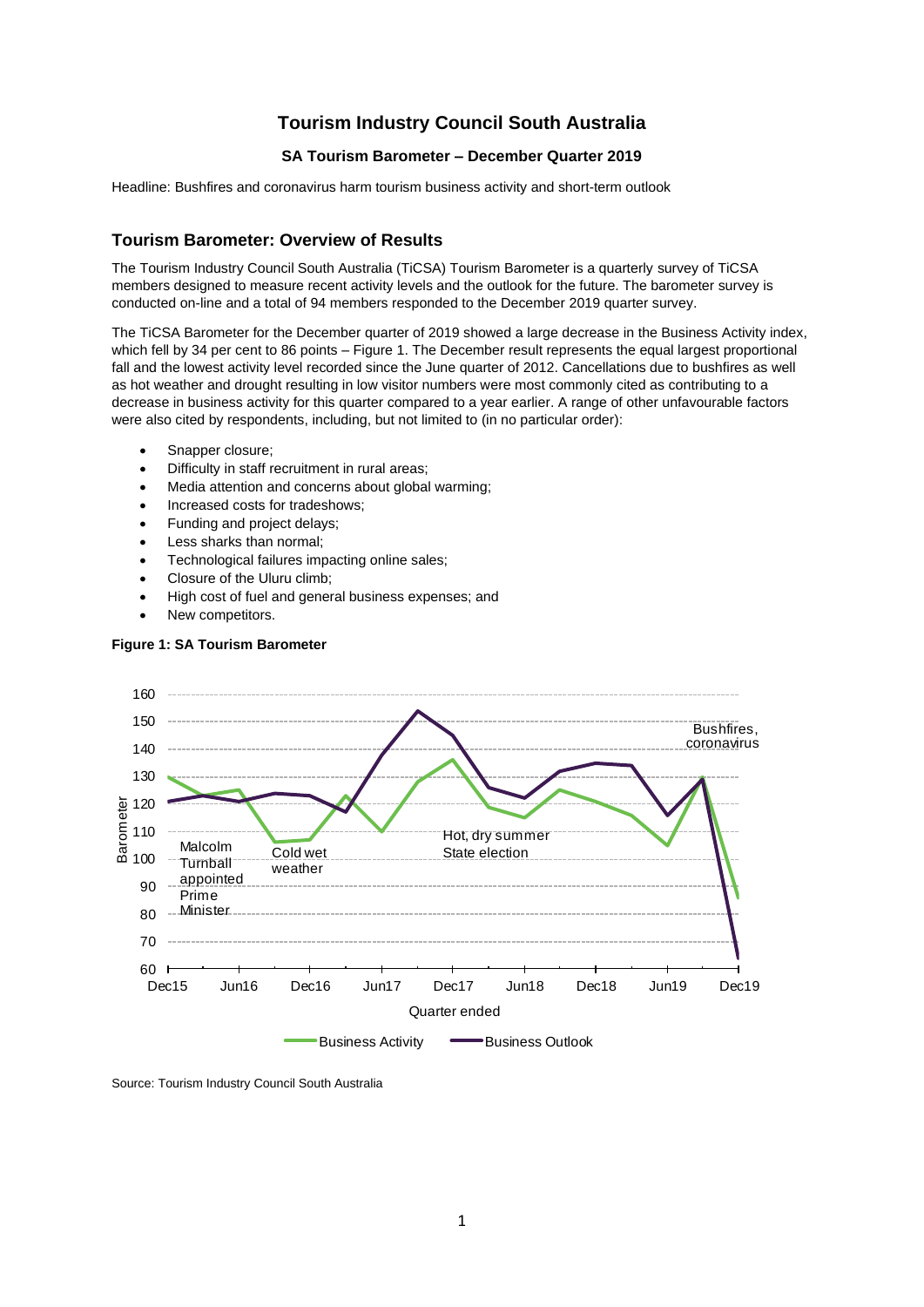Positive influences for businesses who experienced growth in business activity included:

- Business growth and awareness;
- Conferences & events:
- Word of mouth:
- Positive online reviews:
- Purchasing gift vouchers for Christmas;
- Marketing & social media;
- Diversified marketing & product sales;
- Christmas festivals & events;
- New business developments & upgrades; and
- Cruise ships.

Finally, even though visitors are choosing to come to SA, this number has apparently declined in the December quarter due to bushfires.

A substantial decrease of 51 per cent to 64 points was recorded for the Business Outlook index in the December quarter of 2019 compared to the previous quarter – Figure 1. Bushfires were seen as an ongoing deterrent for both domestic and international visitation. While bushfire affected regions are getting more focus through the SATC's '#BookThemOut' campaign, donations and media coverage, some of the other regions expressed some concern regarding the displacement of visitation activity. The major negative influence of bushfires on the Business Outlook has been further compounded by the recent outbreak of coronavirus which has discouraged or prevented travel, leading to booking cancellations or postponements.

Some of the other factors identified by businesses as depressing their Business Outlook for the last quarter of 2019 were:

- Financial limitations, weak household spending, and decreased confidence in the economy;
- Slow forward bookings;
- Media coverage of the bushfires focus on 'Australia on fire' rather than promoting that most of the country is open for business;
- Project delays:
- Staff limitations;
- Drought; and
- Cheap overseas flights.

Although a majority of respondents felt that activity would be weaker in the first quarter of 2020 compared to a year earlier, almost one-quarter felt that activity would be stronger. Positive factors identified by businesses include:

- Increased product offering & business growth;
- Showcases & events, such as Fringe, Kapunda Farm Outdoor Expo & SA Carp Frenzy;
- Trade opportunities;
- Digital marketing & social media;
- Networking;
- Strong business bookings and activity; and
- Easter.

The proportion of survey respondents reporting improved business activity in the December quarter of 2019 was 32 per cent which is a decrease of 21 percentage points since last quarter and a decrease of 13 percentage points since the December quarter last year. The proportion experiencing weaker business conditions was 46 per cent, up 23 percentage points compared to previous quarter and up 22 percentage points compared to the same time last year. A decrease in the proportion of businesses experiencing stronger business activity and a concurrent increase in the proportion of businesses experiencing weaker business conditions together led to a 44 point drop in the Business Activity index to 86 in the December quarter of 2019 – Figure 2. While the latest result represents the largest quarterly aggregate decline in the Business Activity index, in proportional terms a similar decline was recorded in the June quarter of 2012 – a period when the Australian exchange rate traded near a historically high level (dampening spending by international visitors) and the South Australian economy lost significant momentum.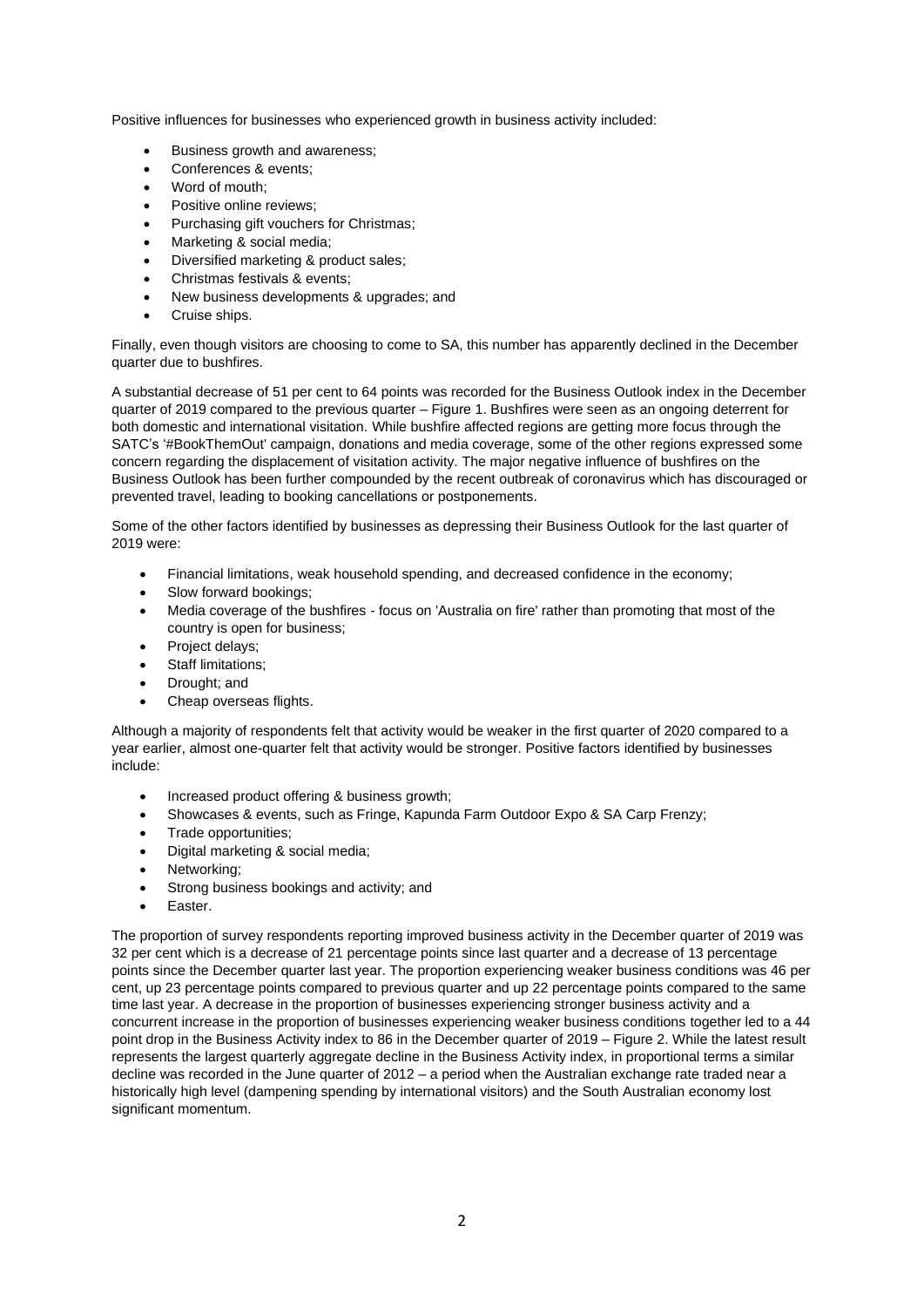



Source: Tourism Industry Council South Australia

Business Activity was disaggregated into four separate sectors: holiday/ leisure, festivals and events, business and conference and business meetings. The respondents were asked whether activity for each sector had increased or decreased compared to a year earlier. Figure 3 shows business activity in these four sectors as a deviation from mid-point value of 100. An index above 100 indicates growth with more businesses reporting stronger activity for that market segment compared to those experiencing weaker activity. An index below 100 indicates more businesses experiencing weaker than stronger activity.

Comparison of the sectors shows that festivals and events has held up the best with only a marginally negative activity index of 99. This was followed by conference and business meetings (98), business (94) and holiday/leisure (88).

When compared with the survey results from the September quarter 2019, the index for holiday/leisure was down 23 per cent, and down 10 per cent for business. The activity indices for conference and business meetings and festivals and events fell by seven per cent and two per cent respectively.

All four sectors were experiencing weaker market conditions in the December quarter of 2019 compared to September quarter, when all sectors were experiencing solid market conditions.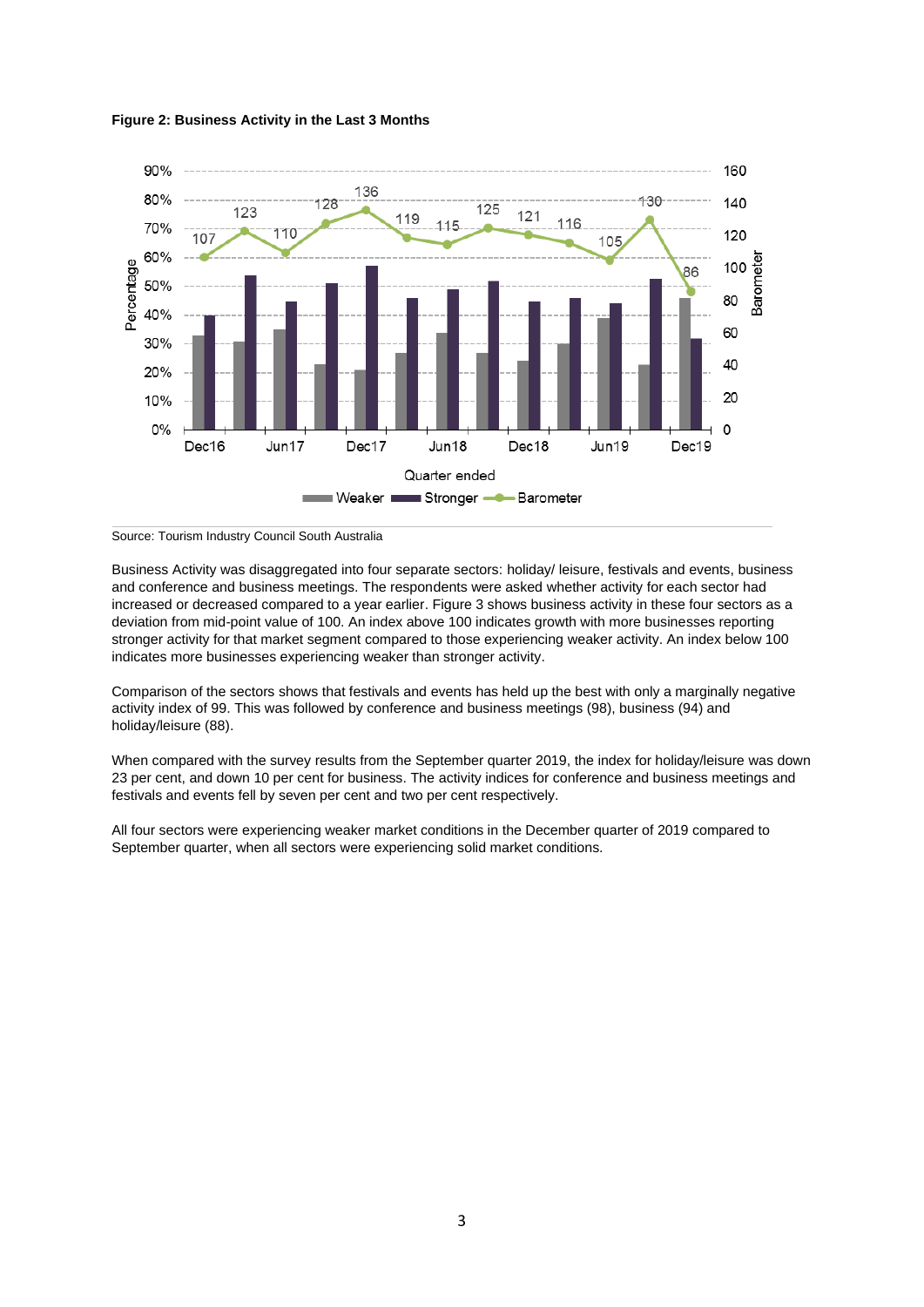#### **Figure 3: Business Activity – Deviation from mid-point of 100**



Source: Tourism Industry Council South Australia

### *Business Outlook for the next three months*

The respondents were asked whether they expected business conditions to be stronger or weaker over the first three months of 2020 compared to the same period in 2019. The proportion expecting stronger activity decreased by 25 percentage points to 24 per cent in the December quarter of 2019 compared to the September quarter, while the proportion expecting weaker market conditions rose by 40 percentage points to 61 per cent – Figure 4. The net result was a large decline in the Business Outlook index to a very weak 64 for the December quarter compared to 129 for the September quarter 2019.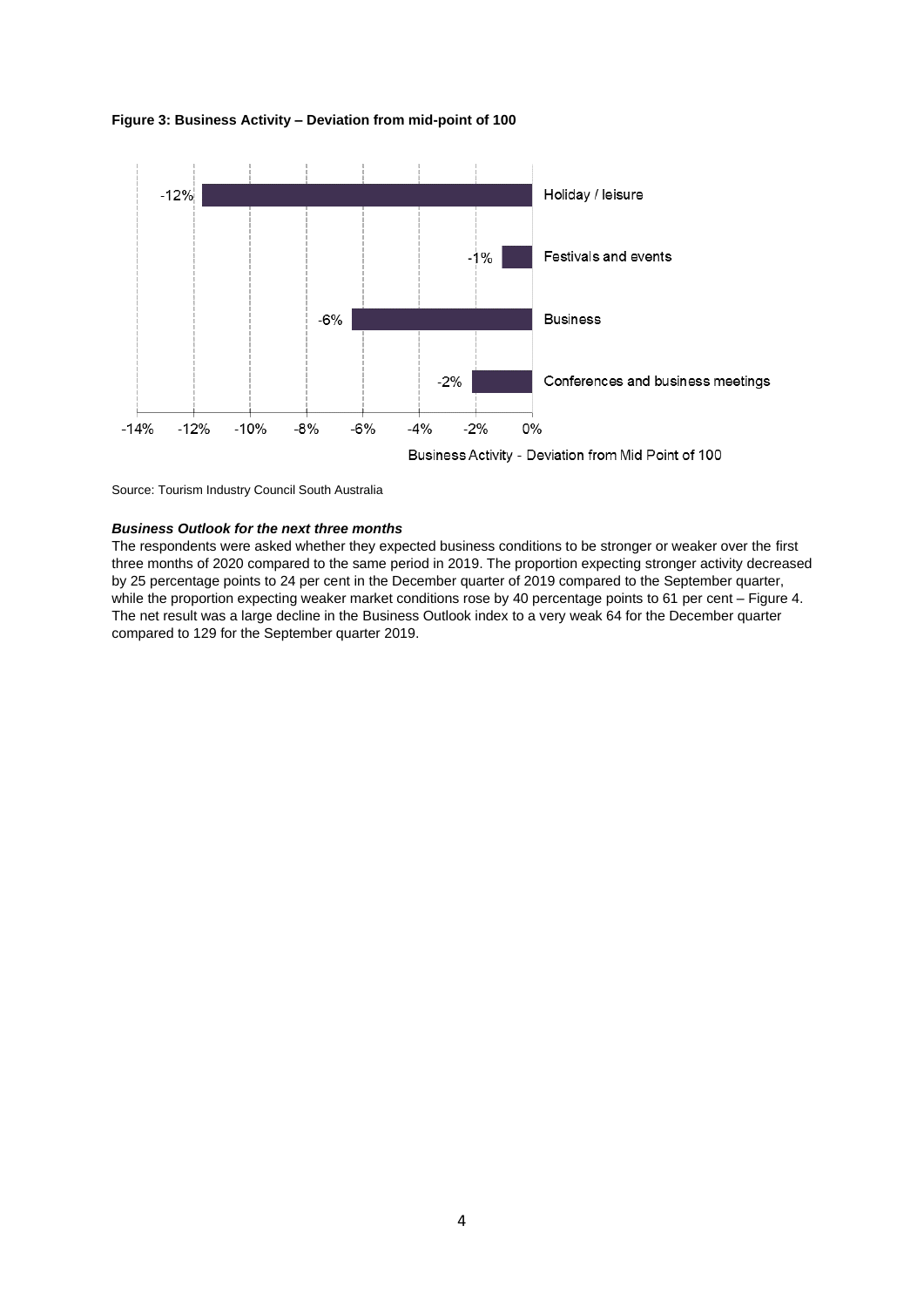

**Figure 4: Business Outlook for the next three months**

Source: Tourism Industry Council South Australia

#### *Business Outlook for the next twelve months*

The respondents were asked about their business sentiments for the next twelve months. Sentiment regarding the longer term outlook has deteriorated. The proportion of respondents who were either 'extremely confident' or 'confident' dropped by 13 percentage points to 47 per cent in the December quarter 2019 – Figure 5. Meanwhile, the proportion of respondents who were either 'extremely worried' or 'worried' rose by 15 percentage point to 37 per cent.





Business sentiment regarding the longer-term outlook is also quite weak by historical standards. Judging by the proportion who were 'extremely confident' or 'confident' about their prospects over the next 12 months, business sentiment is now at its lowest level since 2012. Nonetheless, businesses remain reasonably hopeful given that a

Source: Tourism Industry Council South Australia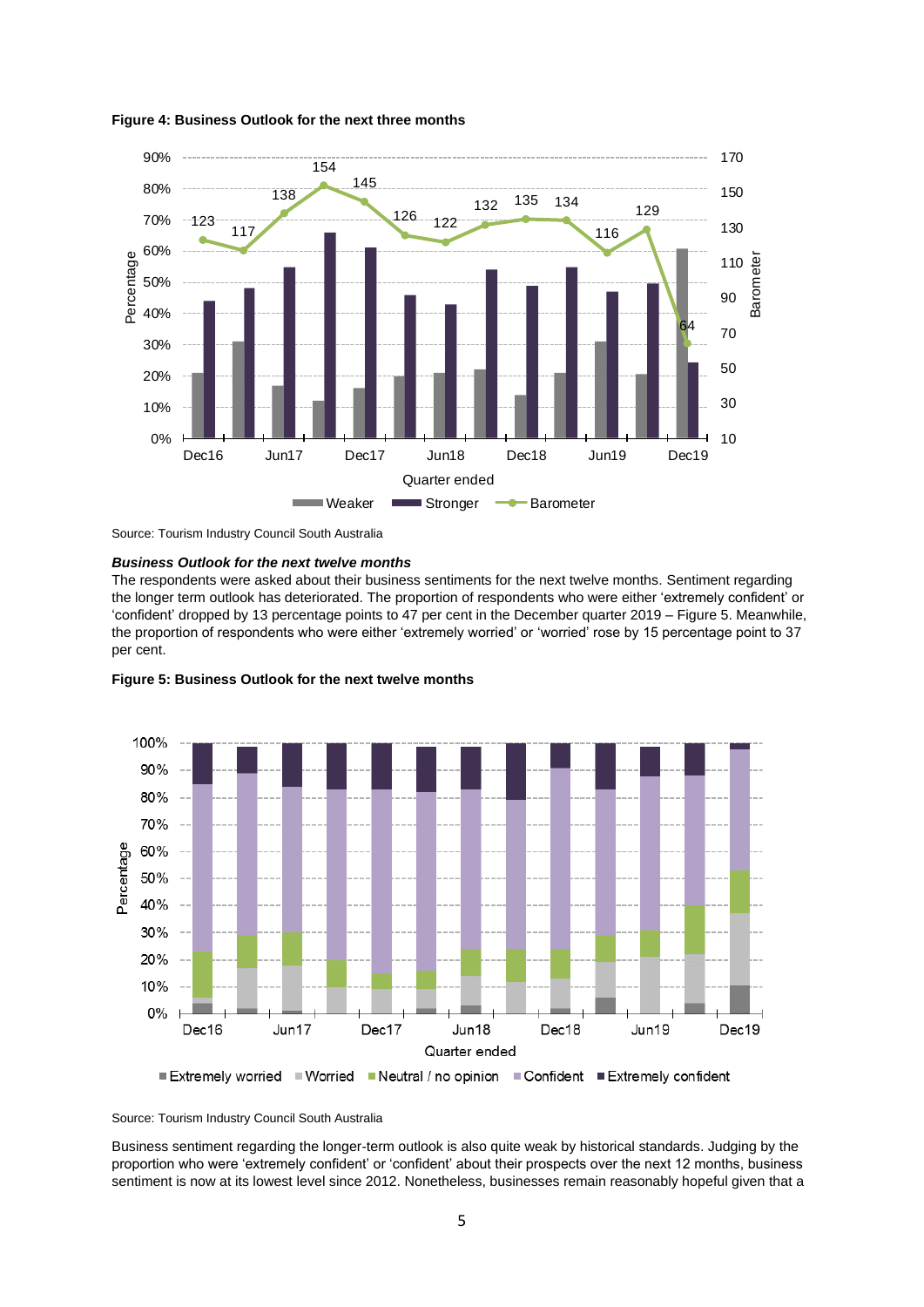small majority remain confident or neutral despite recent major negative impacts in the form of bushfires and coronavirus.

The longer term business outlook has been impacted by bushfires and media coverage which is generating a negative perception of Australia. While targeted campaigns such as the SATC's #BookThemOut will assist those regions directly impacted by bushfires, there is some concern that tourist attention is being diverted away from some of the unaffected regions. All these factors have led to large slowdown in forward bookings and walk-ins. More recently, the onset of coronavirus has dealt a further blow to international visitation due to imposition of travel restrictions, especially from China which is a key market. Other factors which were cited as suppressing business sentiment ranged from weather, macroeconomic weakness, political, local events and business specific factors, including:

- Low financial confidence and economic uncertainty affecting visitor spending;
- Granite Island Causeway disruptions;
- Rising cost of running business;
- Global warming;
- Staff wages;
- Increased competitors;
- High fuel cost reduction in self-drive market;
- Hotel over supply;
- Snapper fishing closure;
- Staff turnover; and
- Low repeat customers.

On the other hand, there are a number of factors that are helping to maintain net positive business confidence in the longer term, which include:

- Easter;
- Increased product offering, diversification & business growth;
- Events;
- Marketing and promotions;
- New developments & upgrades;
- Positive word of mouth;
- Repeat business;
- Expectation of rain:
- Council investments:
- Business resilience;
- New hotels on the pipeline:
- Trained staff;
- Domestic catalogue & exposure with travel agents;
- SATC #BookThemOut campaign; and
- Strong stakeholder relationships.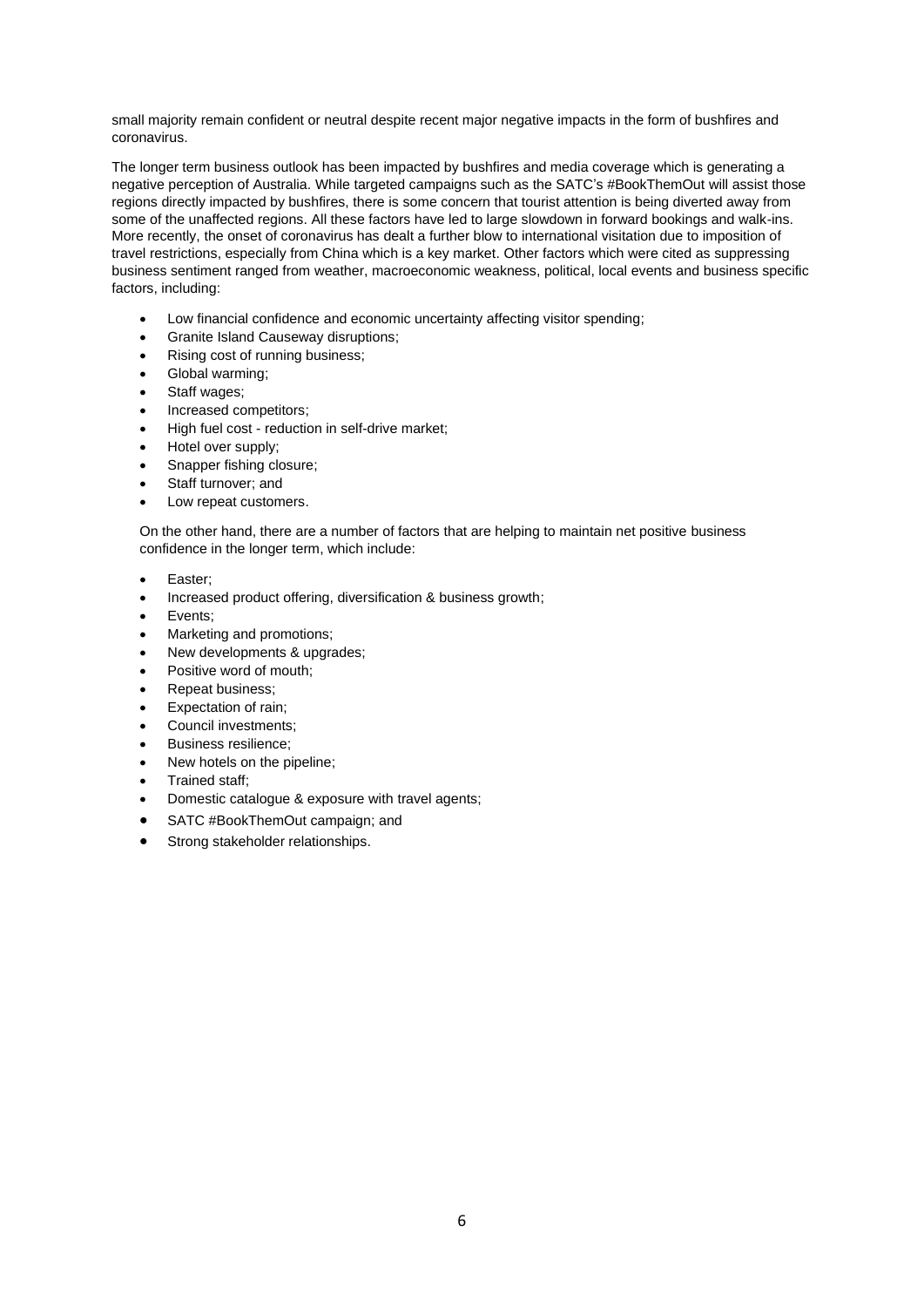## **Employment and Wages**

Respondents were asked whether the number of people employed in their business had increased, decreased or remained the same when compared to the same period last year. The latest results are illustrated in Figure 6.

### **Figure 6: Employment trends**



Source: Tourism Industry Council South Australia

The downturn in activity and sentiment regarding the outlook has affected demand for workers among tourism businesses. Approximately 18 per cent of respondents reported employing additional staff in their business in the December 2019 quarter, which is a decrease of five percentage points compared to the previous quarter. Meanwhile, the proportion of respondents reporting that the number of persons employed had decreased rose by seven percentage points to 16 per cent in the December quarter of 2019. Similar trends are observed when comparing the latest results to a year earlier. The proportion of respondents employing more staff in the December quarter of 2019 was down eight percentage points compared to same time last year, while the proportion employing less staff was up 8 percentage points.

Employment levels in the South Australian accommodation and food services sector have dropped slightly over the past year, according to the latest Labour Force Survey figures from the Australian Bureau of Statistics – Figure 7. A total of 60,353 people were employed in the sector on average in the year to the November quarter 2019, which represents a decrease of 0.8 per cent or approximately 477 persons compared to the previous year.<sup>1</sup> In comparison, total employment across all industries in South Australia was up 1.1 per cent between these periods.

There were disparate trends in employment over the past year for persons employed on a full-time versus parttime basis in the South Australian accommodation and food services sector. Total full-time employment in the year to November 2019 was 20,710 persons on average, down 4.7 per cent (1,029 persons) compared to the year earlier. In contrast, part-time employment rose by 1.4 per cent (552 persons) to 39,643 people.

<sup>1</sup> Employment changes are reported on a year on year average basis in order to better identify underlying movements in employment for the sector. Labour Force Survey estimates of sectoral employment at the state level tend to suffer from relatively high degrees of sampling error, which means quarter on quarter movements may reflect statistical noise as much as actual movements in employment. Smoothing the estimates by using year average figures helps to reduce the effects of sampling error.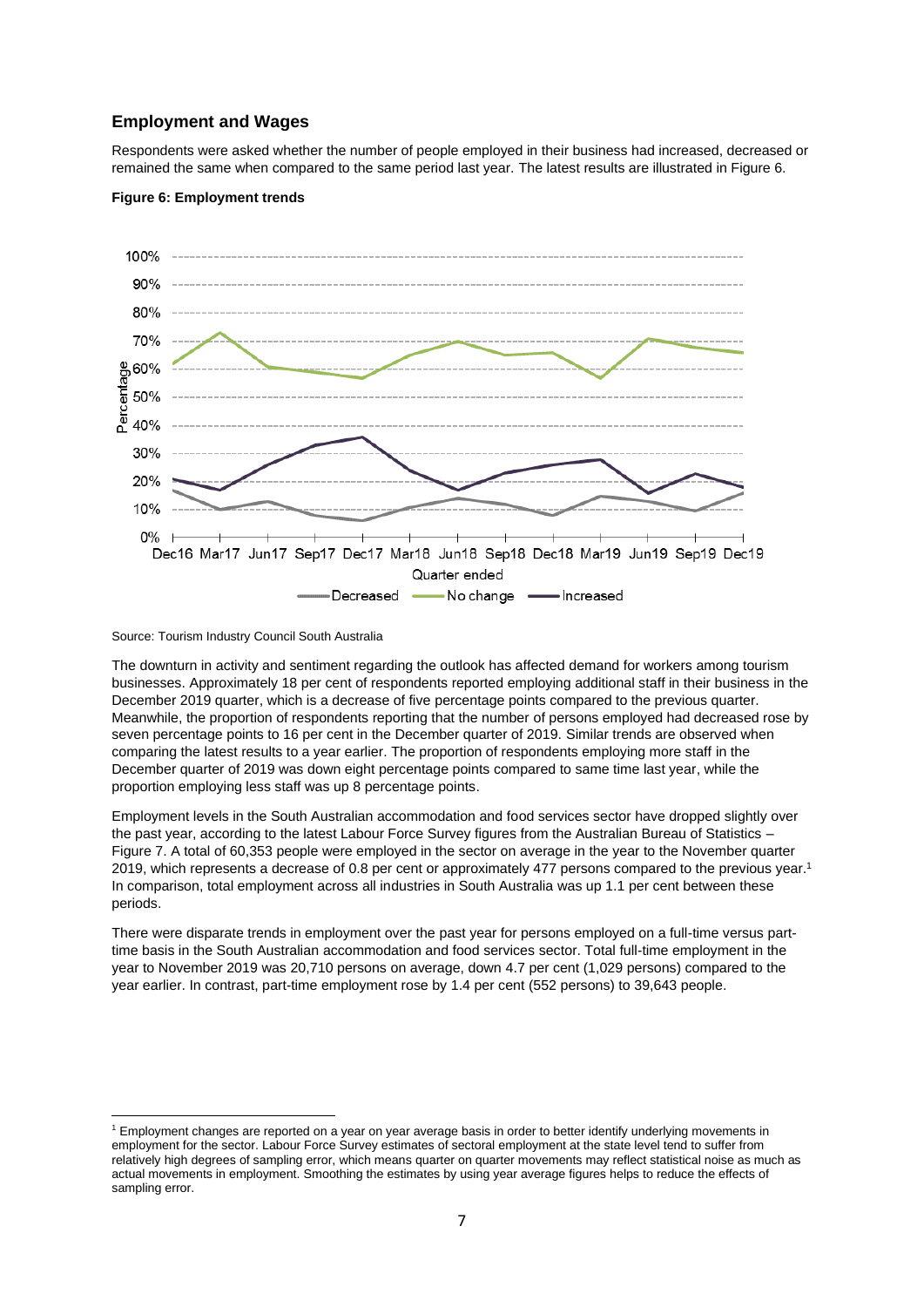

**Figure 7: Employment in accommodation and food services in SA**

Source: Australian Bureau of Statistics, Labour Force, Australia, Detailed, Quarterly, Nov 2019, Cat. No. 6291.0.55.003

Returning to the Tourism Barometer survey, respondents were asked whether their wages bill, when compared to the same quarter last year, had increased or decreased.

In the December 2019 quarter survey 31 per cent of respondents reported that their wages bill had increased compared to 45 per cent in the previous quarter. 21 per cent reported that their wages bill had decreased compared to 11 per cent in the last quarter. These proportions have changed substantially from those reported in the corresponding quarter of 2018 – Figure 8.

Respondents mentioned the following factors as contributing to changes in their wage bill:

- New employment & salary increases;
- New developments & departments;
- Fewer staff hours due to decreased activity;
- Increased costs, including award rates, penalty rates & CPI;
- Less juniors in the workforce;
- More staff rostered on to manage activity over busy periods;
- Cancellations;
- Senior managers on extended leave; and
- Increased casuals and contractors.

Some respondents also mentioned factors like more efficient business operations, business expansion and difficulty recruiting new staff as contributing to changes in their wage bill.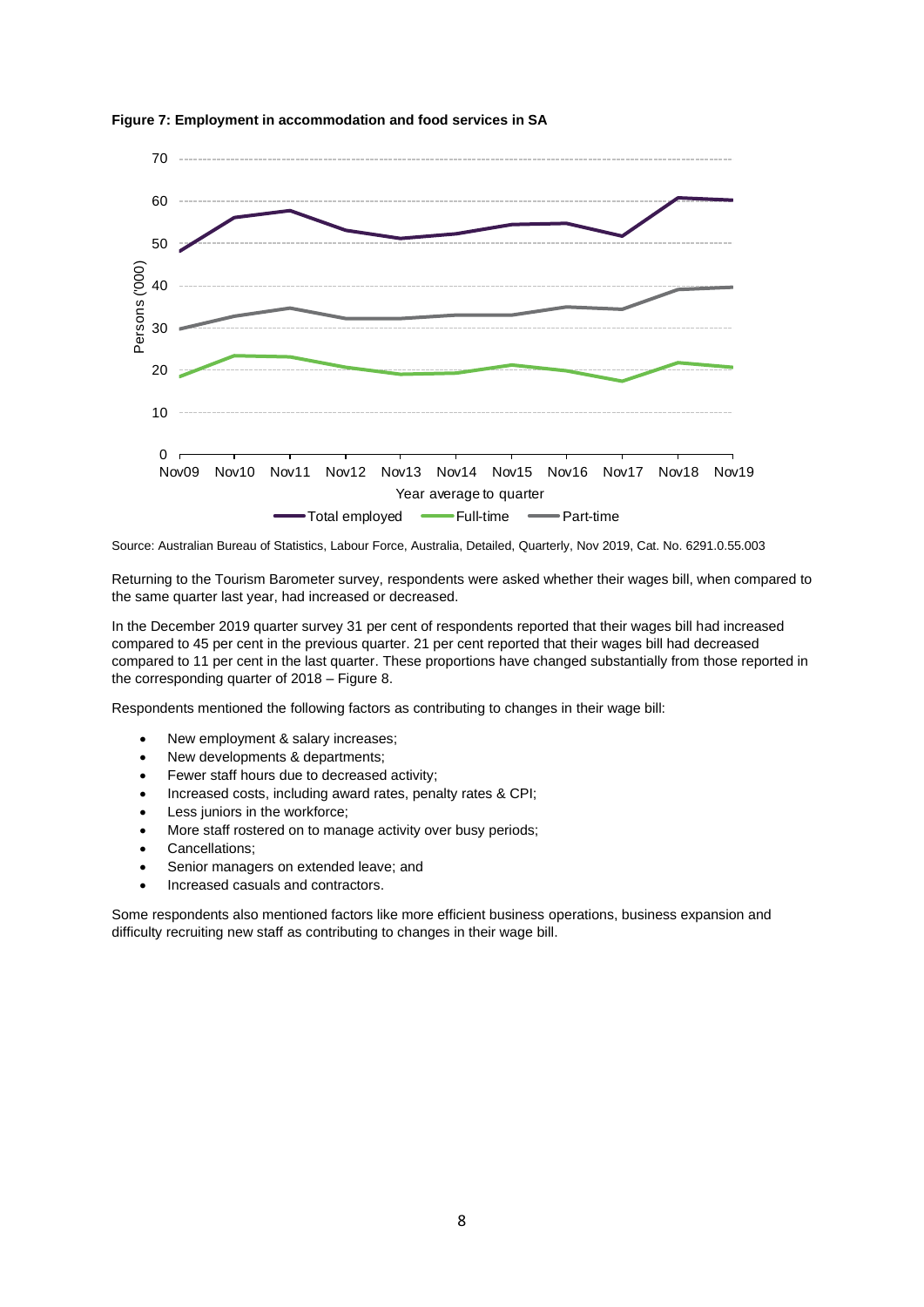### **Figure: 8 Wages bill**



Source: Tourism Industry Council South Australia

### **Investment Outlook**

Respondents were asked whether they were planning more or less investment in their business over the next 12 months compared to the previous 12 months. The latest results are illustrated in Figure 9.

In the December 2019 quarter survey, 36 per cent reported planning more investment in their business, which was effectively unchanged from the proportion planning more investment in the September quarter (35 per cent). However, 17 per cent reported planning less investment, up from 13 per cent in the September quarter. While this modest decline in the outlook for investment is consistent with the deterioration in sentiment regarding the longer term business outlook, it is perhaps not as severe as could be expected given the large negative impacts that bushfires and coronavirus have exerted on the sector.



#### **Figure 9: Planned Investment**

Source: Tourism Industry Council South Australia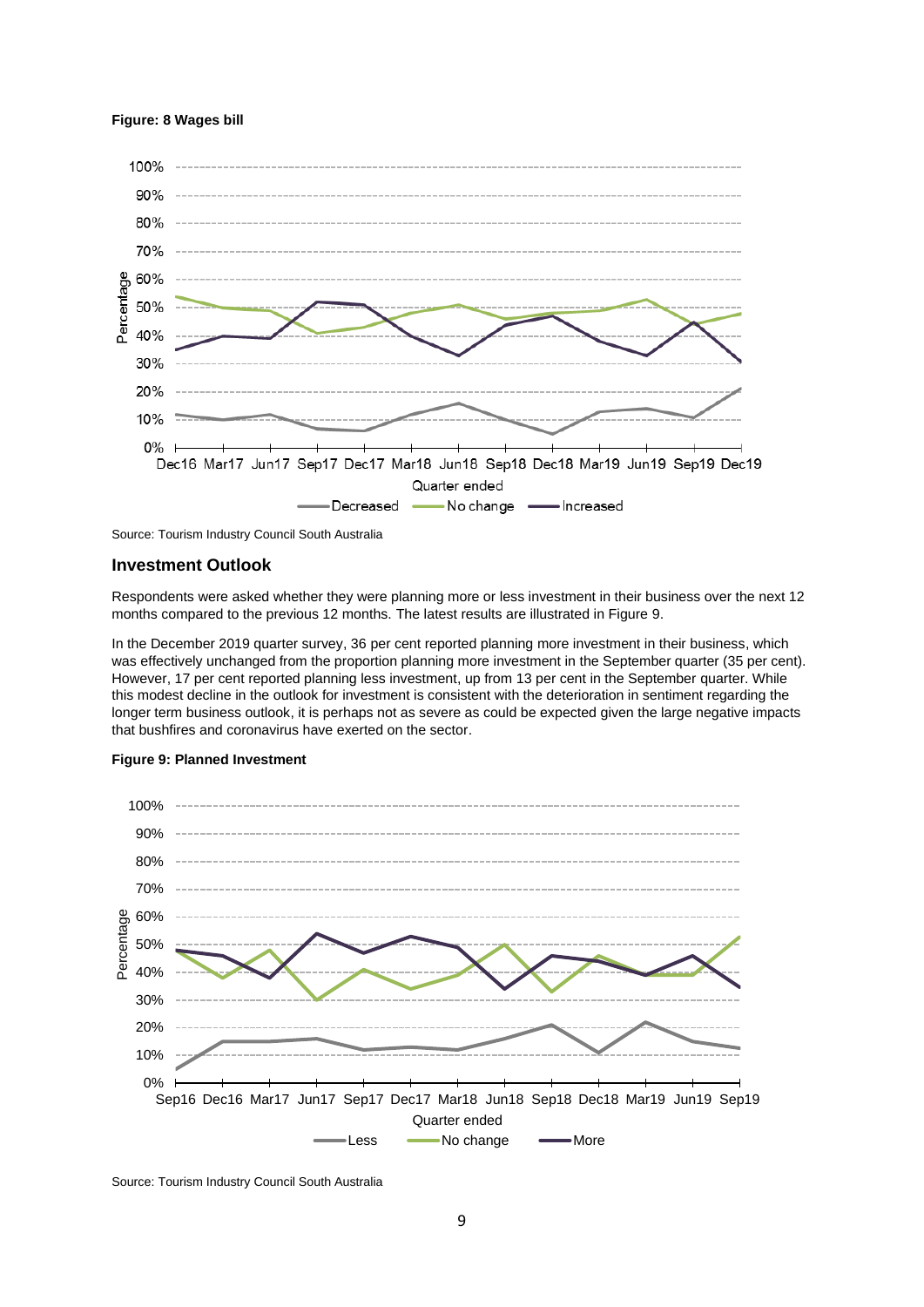## **Impact of Bushfire**

In the December quarter 2019 survey respondents were asked about the extent of impact on their businesses due to the bushfires. A majority of businesses reported being impacted to some degree, with 80 per cent reporting impacts that varied from "a little" to a "significant" impact. More specifically, 29 per cent of the respondents reported a significant impact on their businesses due to bushfires, while 22 per cent reported being moderately affected. Only 13 per cent of respondents reported that their business had experienced no impact.

Respondents were also asked about how the bushfires have impacted their businesses. A majority of respondents (61 per cent) stated that cancellation of bookings was the main pathway through which bushfires have impacted their business, while 40 percent had experienced reduced walk-ins. As a consequence, the financial performance of a large proportion of tourism businesses has been negatively impacted by the bushfires, with half of respondents reporting reduced turnover or cash-flow.

For a small but significant proportion of businesses the bushfires have damaged or interrupted local attractions, with 18 per cent stating that bushfires had caused 'damage to tourism attractions that complement' their business (e.g. parks), while 14 per cent noted that the bushfires had 'interrupted access to attractions (e.g. due to road closure)'.

Approximately 23 per cent of respondents reported that there were "other" ways that bushfires had impacted their business, including:

- Less enquiries for future travel and reduced forward bookings;
- Decreased visitation & last minute bookings;
- Perception that bushfires have affected all of SA & Australia is on fire;
- Increased bookings (i.e. some offsetting benefit for businesses/regions not affected by bushfires);
- More enquiries from the public at visitor information centres seeking updates.

Other forms of impact resulting from the bushfires were less common and included:

- Additional costs associated with responding to bushfire impacts (7 per cent of respondents);
- Interrupted access to stock and/or suppliers (6 per cent);
- Increased time devoted to administration e.g. insurance/support applications (6 per cent);
- Interrupted access to staff (4 per cent);
- Difficulty paying staff, suppliers, rent, etc.(3 per cent);
- Interrupted access to utilities e.g., internet, mobile, electricity etc. (2 per cent);
- Damage or destruction to premises (1 per cent);
- Damage or destruction to equipment, e.g. tour vehicles (1 per cent); and
- Resources diverted to clean up and / or rebuilding (1 per cent).

Finally, those businesses who were affected by bushfires either directly or indirectly were asked about the type of assistance that would best support their organisation return to sustainability. A majority of total survey respondents (57 per cent) felt that 'enhanced tourism promotion to encourage visitation, promote awareness' was by far the most useful form of assistance they could utilise.<sup>2</sup> The other most common forms of assistance identified by businesses included:

- Re-establishing physical access to attractions (11 per cent);
- Business coaching (7 per cent);
- Re-establishing utilities and services (5 per cent);
- Provision of low interest loans or grants during rebuilding / disruption (5 per cent);
- Quick settlement of insurance claims (2 per cent);
- Assistance with clean up / rebuilding (1 per cent); and
- "Other" forms of assistance (19 per cent).

Among the other forms of assistance identified by businesses included receiving increased information on the impacts to assist in the rebuilding and with promotion; no increases to DEW charges; marketing along with government funding to promote that the whole of Australia is not on fire & better regional marketing of SA (to reflect that all regions and the whole industry is affected by negative perceptions); and increased efforts to act on climate change.

<sup>&</sup>lt;sup>2</sup> Expressed as a proportion of total survey respondents rather than those who were impacted by bushfires or answered the question in order to determine prevalence across the whole sector.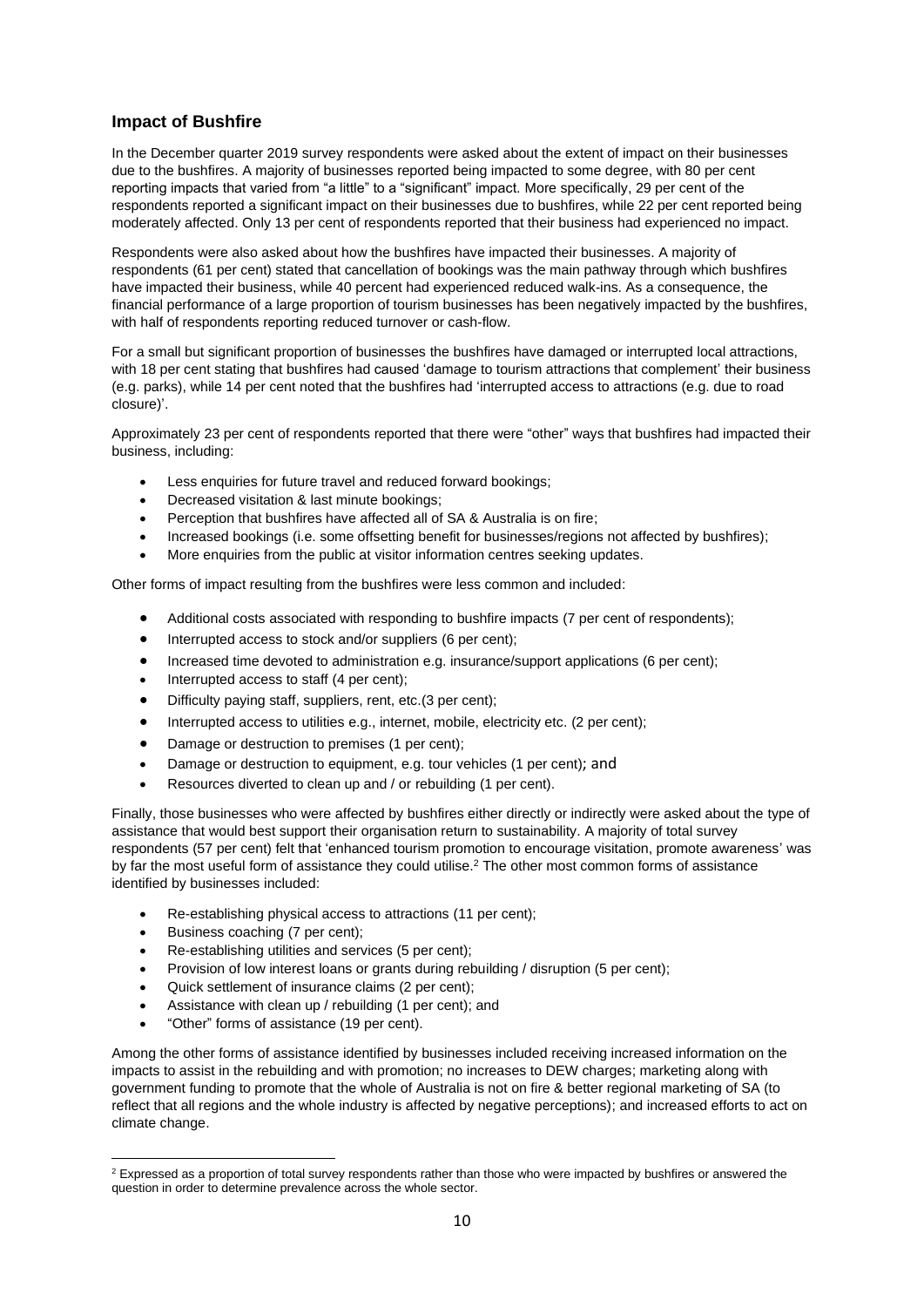## **International and National Visitor Expenditure**

Information regarding travel demand in Australia is collected by Tourism Research Australia through two national sample surveys, the National Visitor Survey and the International Visitor Survey. Recent trends in international, domestic overnight interstate and intrastate, and domestic day trip expenditure are illustrated in Figure 10. It is important to note that since the latest tourism expenditure data is only available up to the September quarter 2019, it will not capture any impacts stemming from the summer bushfires.



**Figure 10: Overview of visitor expenditure in SA**

Source: Tourism Research Australia, <http://www.tra.gov.au/research>

Total visitor expenditure in SA was \$7,803 million in the year ending September 2019, which was up 13 per cent compared to the previous year – Table 1. Both interstate and intrastate overnight visitor expenditures in SA rose strongly, by 19 per cent and 25 per cent respectively. These increases were higher than the corresponding changes in the national figures (both 13 per cent). Interstate overnight visitor expenditure in SA in the year ending September 2019 was \$2,589 million, followed closely by intrastate visitor expenditure of \$2,444 million. Day trip visitors spent an estimated \$1,647 million, which represents an increase of only 1.2 per cent on last year. In contrast, national day trip expenditure increased by 15 per cent for the year ending September 2019. International visitor spending in SA softened in the year ending September 2019, falling by 2.1 per cent to \$1,123 million, whereas the national total was up 4.7 per cent.

| Expenditure type       | South Australia          |          | All states and territories(a) |          |
|------------------------|--------------------------|----------|-------------------------------|----------|
|                        | <b>Expenditure (\$m)</b> | % change | <b>Expenditure (\$m)</b>      | % change |
| International          | 1.123                    | $-2.1$   | 31,340                        |          |
| Interstate (overnight) | 2,589                    | 19.1     | 36.528                        | 13.2     |
| Intrastate (overnight) | 2.444                    | 25.3     | 42.587                        | 13.3     |
| Day trip               | .647                     | 1.2      | 25.286                        | 15.1     |
| Total                  | 7,803                    | 13.1     | 135.741                       | 11.6     |

### **Table 1: Visitor expenditure for SA and All States/Territories, year to September 2019**

Note: (a) Excludes expenditure by international visitors not allocated to regional expenditure (e.g. international airfares). Source: Tourism Research Australia, <http://www.tra.gov.au/research>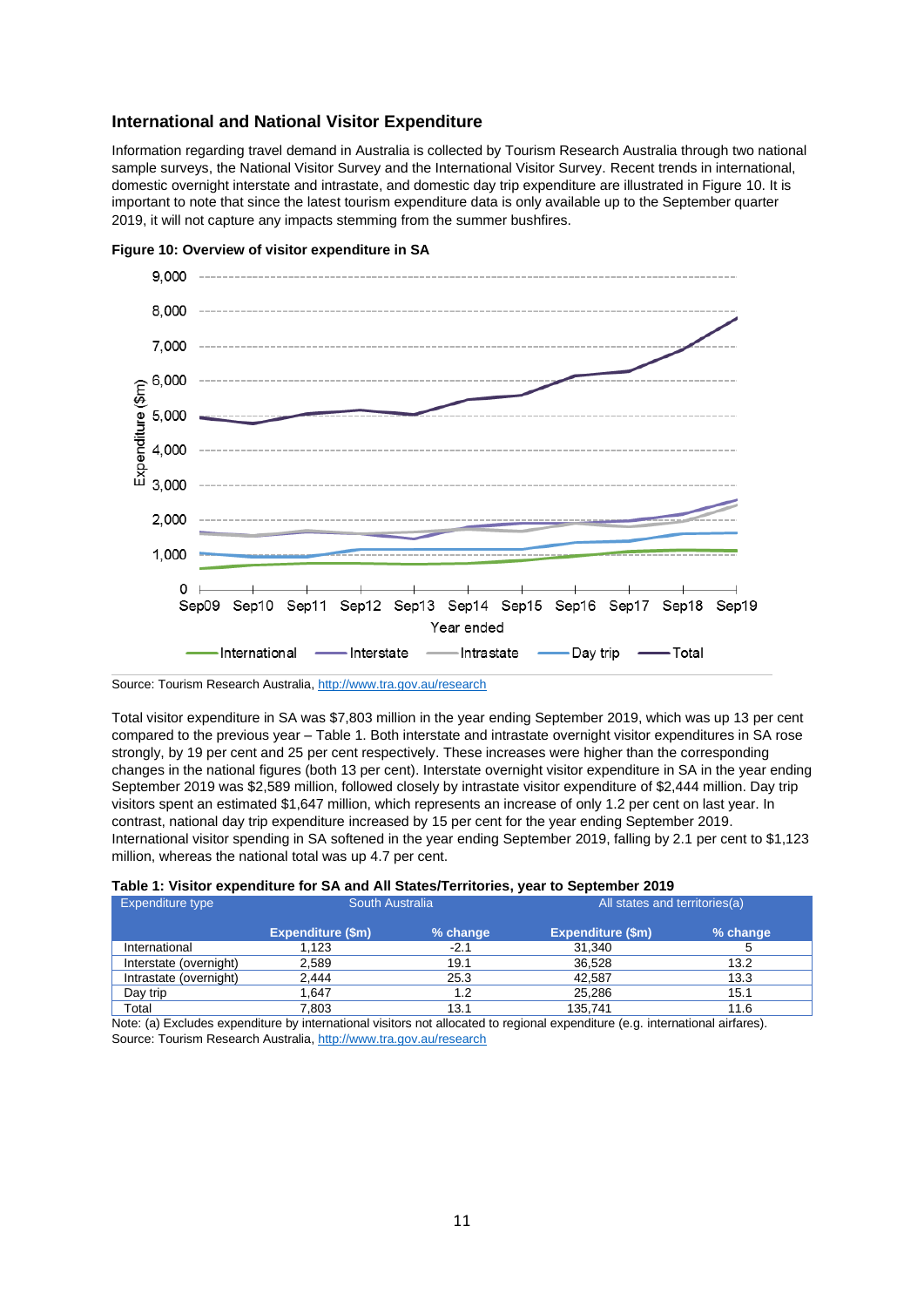

**Figure 11: International visitor expenditure by State/ Territory**

Source: Tourism Research Australia, International Visitor Survey, <http://www.tra.gov.au/research>

In the year ending September 2019, NSW had the highest share of international visitor expenditure (37 per cent) followed by Victoria (28 per cent) and Queensland (19 per cent). SA's share of international visitor spending was 3.6 per cent of total national regional expenditure. Increases in international visitor spending in New South Wales, Victoria, Queensland, Western Australia and the Northern Territory masked falls in spending in South Australia, Tasmania and the Australian Capital Territory – Figure 11. International visitor expenditure across all regions rose by 5 per cent in 2018/19.



**Figure 12: Interstate (domestic overnight) visitor expenditure by State/Territory**

Note: Due to a change of sampling methodology the National Visitor Survey is subject to a break in series from 2014. Sampling methodology was again changed in 2019.

Source: Tourism Research Australia, National Visitor Survey, <http://www.tra.gov.au/research>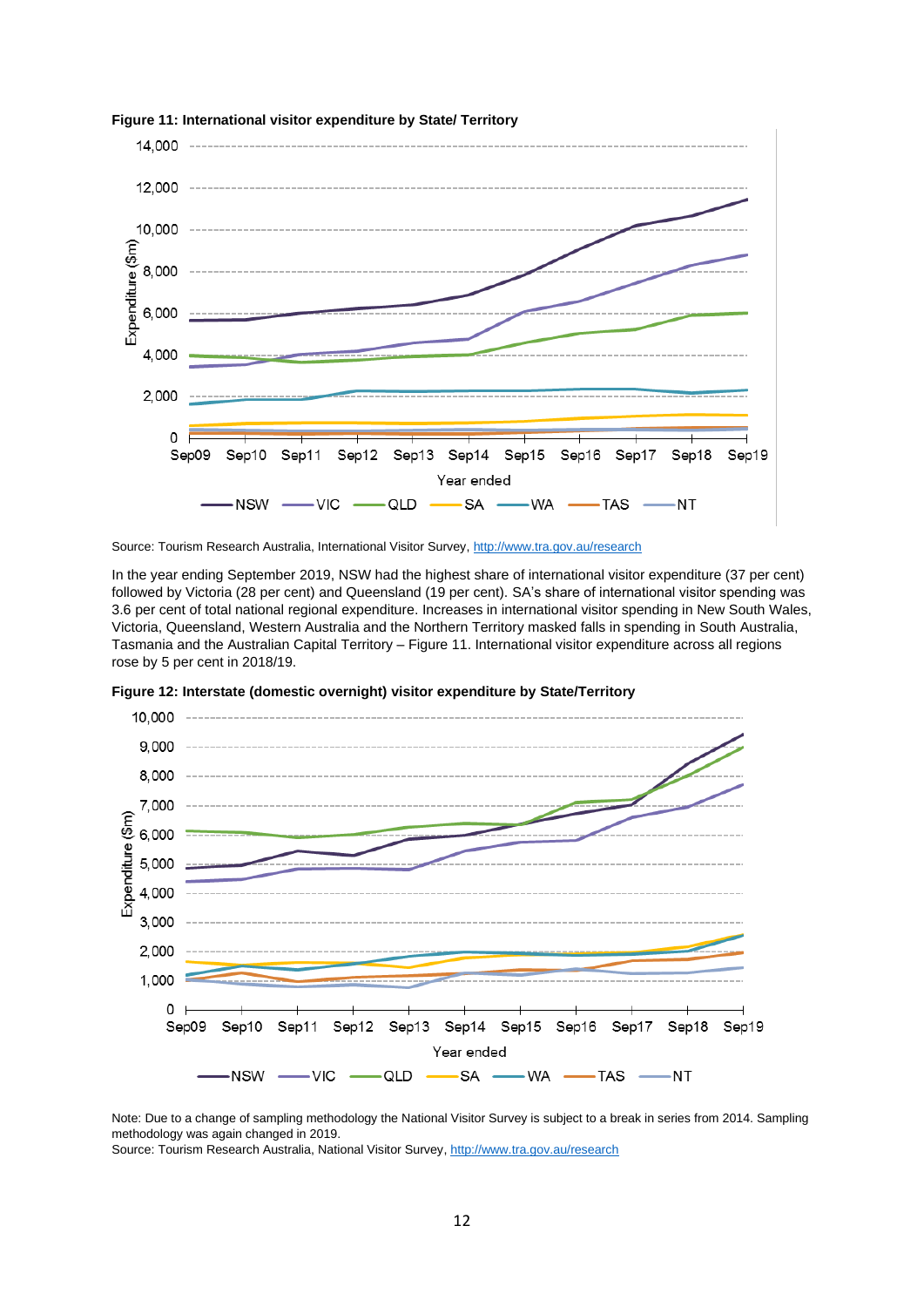Even though South Australia's share of interstate overnight visitor expenditure is only 7.1 per cent, South Australia recorded the second largest increase in interstate visitor expenditure of any state or territory in the year to September 2019 (up 19 per cent), being exceeded only by Western Australia (up 26 per cent). Nonetheless, New South Wales, Victoria and Queensland still continue to lead in terms of aggregate interstate visitor spending, while all states and territories recorded strong growth for the year to September 2019 – Figure 12.



**Figure 13: Intrastate (domestic overnight) visitor expenditure by State/ Territory**

Note: Due to a change of sampling methodology the National Visitor Survey is subject to a break in series from 2014. Sampling methodology was again changed in 2019.

Source: Tourism Research Australia, National Visitor Survey, <http://www.tra.gov.au/research>

South Australia's share of national intrastate overnight visitor expenditure was only 5.7 per cent in the year ending September 2019, but intrastate visitor spending in the state is estimated to have risen by a hefty 25 per cent for the year – Figure 13. Only the Northern Territory recorded a larger proportional increase in intrastate visitor expenditure (up 36 per cent), which may be partly related to a pull forward of activity related to the closure of the Uluru climb. Strong growth in intrastate visitor spending was also observed in Western Australia (up 24 per cent).

Figure 14 shows recent movements in day trip expenditure by state and territory. In the year ending September 2019, South Australia's share of national day trip visitor expenditure was 6.5 per cent, down from 7.4 per cent in the previous year. South Australia recorded the lowest increase in spending by day trip visitors of all other states and territories in the year to September 2019 (up only 1.2 per cent). Day trip expenditure for all states and territories rose by 15 per cent.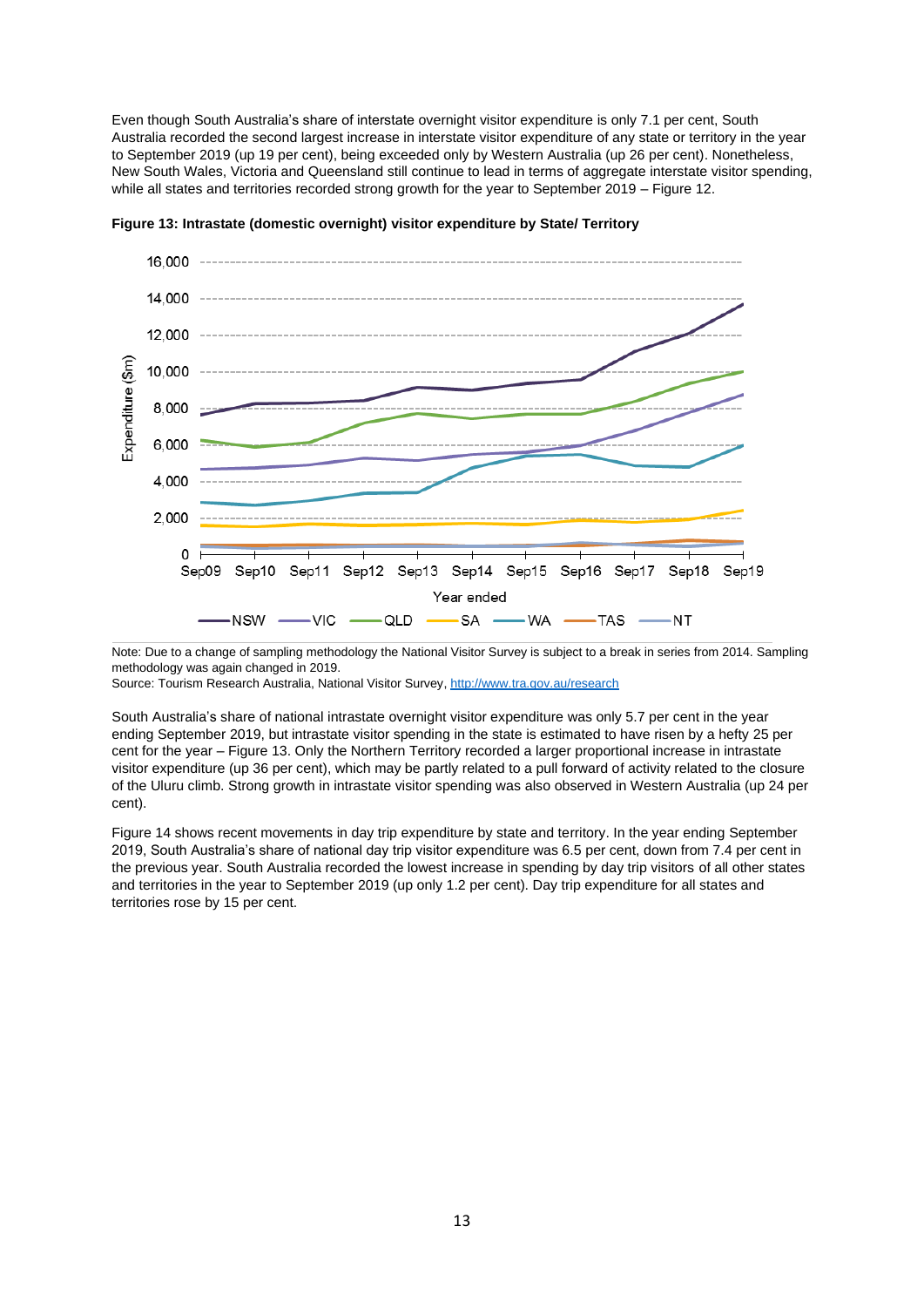

**Figure 14: Day trip visitor expenditure by State/ Territory**

Note: Due to a change of sampling methodology the NVS is subject to a break in series from 2014. Sampling methodology was again changed in 2019.

Source: Tourism Research Australia, National Visitor Survey, <http://www.tra.gov.au/research>

### **International Departures and Airport Passenger Movements**

In the year ended December 2019 there were 11.6 million short term resident departures<sup>3</sup> from Australia – an increase of 1.9 per cent from the previous year (Figure 15). This latest result compares with an annual average growth in short-term outbound travel of 6.0 per cent over the past decade.

Expenditure on tourism is a discretionary form of spending. The Australian dollar has softened over the past year, which would tend to encourage more domestic travellers to travel in Australia as opposed to overseas as it effectively increases the cost of overseas travel. <sup>4</sup> Other factors, such as sluggish wage growth, depressed consumer spending, subdued consumer confidence and geopolitical instability overseas may also have contributed to the slowdown in growth in outbound trips.

Passenger movements through Adelaide Airport saw an overall rise of 4.2 per cent in the quarter ending December 2019 compared to a year earlier – Table 2. Total passenger movements of 2.32 million were reported for the latest quarter, with domestic travel accounting for 87 per cent of movements, while international traffic accounted for the remaining 13 per cent of movements.

Although slower growth was observed in international traffic compared to the previous quarter, international travel still expanded at a solid pace. International traffic through Adelaide Airport grew by 10 per cent between the December quarter 2018 and December quarter 2019 (compared with through the year growth of 15 per cent for the September quarter). Factors that Adelaide Airport identified as contributing to the growth in international traffic include increased demand related to the school holiday period and increased capacity, which would include:

- Start of Malindo Air's four-weekly services on the Adelaide Denpasar (Bali) Kuala Lumpur route;
- Additional Jetstar services to Denpasar; and
- Singapore Airlines' increasing aircraft capacity by switching from the Airbus A330 to the Airbus A350, and increasing capacity by adding three weekly services during December. 5

<sup>3</sup> Information regarding short term overseas departures by Australian residents is published by the ABS.

<sup>4</sup> Tourism Research Australia (2019), "State of the industry 2017-18" Available at: [https://www.tra.gov.au/Economic](https://www.tra.gov.au/Economic-analysis/State-of-the-Industry/state-of-the-industry)[analysis/State-of-the-Industry/state-of-the-industry](https://www.tra.gov.au/Economic-analysis/State-of-the-Industry/state-of-the-industry)

<sup>5</sup> Adelaide Airport (2020), *Passenger Statistics*, January 2020, https://www.adelaideairport.com.au/corporate/mediacentre/media-releases/